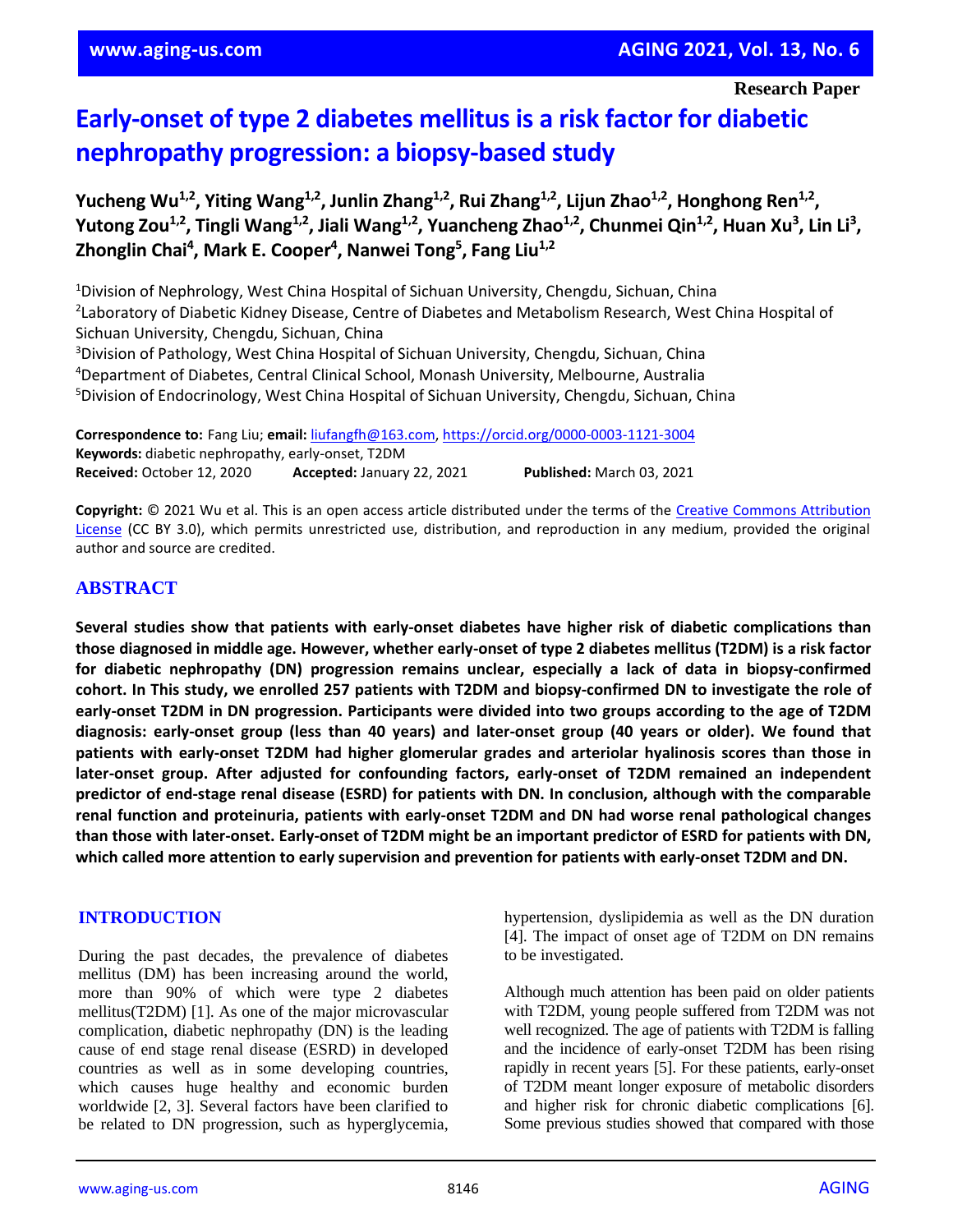diagnosed in older people, patients with early-onset T2DM might have higher risk of albuminuria progression and ESRD [7, 8]. However, DN is a complex disease with high degree of heterogeneity and various clinic manifestations. Participants of most studies were clinical diagnosed rather than pathology-proven according to kidney biopsy, which could cause misdiagnosis for nondiabetic renal diseases (NDRD) [9–13] and normoalbuminuric diabetic kidney disease [14]. Whether earlyonset of type 2 diabetes mellitus (T2DM) is a risk factor for diabetic nephropathy (DN) progression remains unclear. Therefore, it makes sense to identify the role of early-onset T2DM in the progression of DN in a biopsyconfirmed cohort.

In this study, we investigated the clinical features, renal pathologic changes, and renal outcome in T2DM patients with early-onset and later-onset of T2DM in a biopsy-based cohort to elucidate the effect of early onset of T2DM on pathology and prognosis of DN, which could further indicate the role of early incidence of T2DM in well-confirmed DN patients.

## **RESULTS**

#### **Baseline clinical and pathologic characteristics**

A total of 257 subjects were enrolled in this study (Figure 1). At time of renal biopsy, the mean age of the patients was 51.48±9.28 years old and 69.6% (179 in 257) of them were men. 29.6% (76 in 257) of the patients had DM family history and the median T2DM

duration was 8.00 (3.00,11.00) years. Hypertension presented in most of the patients (86.8%, 223 in 257), so were the use of insulin (73.2%, 188 in 257). Diabetic retinopathy (DR) was in 45.5% (117 in 257) of the total cohort. Chronic kidney disease (CKD) stage distribution were: stage1 28.8%, stage2 19.5%, stage3 39.3%, stage4 12.5%. The mean estimated glomerular filtration rate (eGFR) was 67.35±32.55 ml/min/1.73 m with the median 24 hours urine protein excretion of 4.30g (range 2.18-7.78 g). Baseline data were shown in Table 1.

In terms of the pathological glomerular classification, 5.1% were in class I, 23.7% in class IIa, 9.3% in class IIb, 45.9% in class III, 16.0% in class IV. The majority (97.3%, 250 in 257) of the patients had interstitial fibrosis and tubular atrophy (IFTA), arteriolar hyalinosis (88.7%, 228 in 257) and interstitial inflammation (92.6%, 238 in 257) pathological presentations (Table 2).

#### **Relationships between early-onset T2DM and clinicopathological features**

Among the cohort, 34.6% (89 in 257) patients had their T2DM diagnosed less than 40 years old. Compared with later-onset group, patients with early-onset T2DM had longer diabetes duration and more insulin use. DR presented more frequently in early-onset group. DM family history presented more in early-onset other than later-onset patients.

Baseline eGFR, 24 hours urine protein excretion, serum uric acid, serum lipid and glucose level were



**Figure 1. Flowchart of study participants.**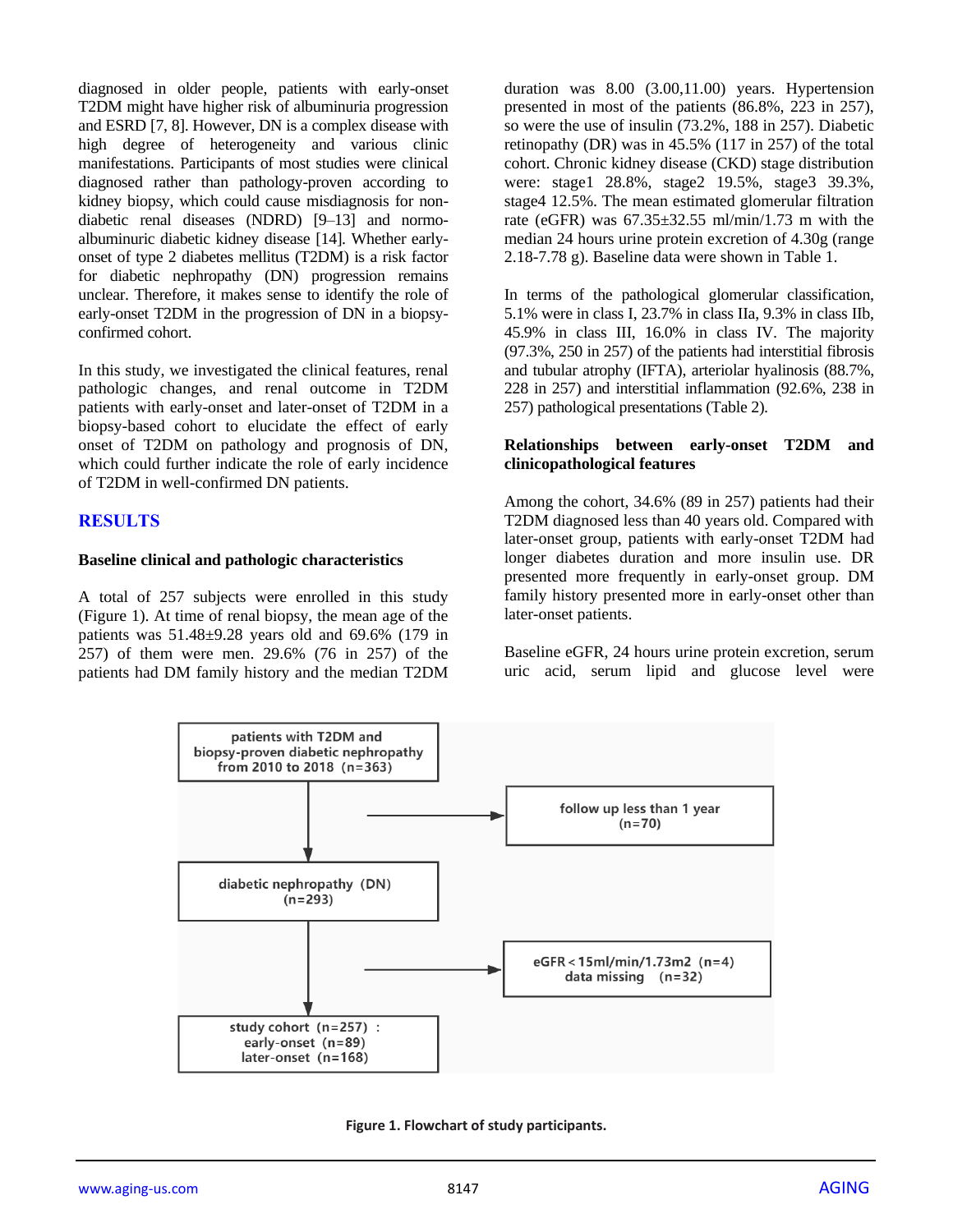| Table 1. Baseline characteristics of enrolled patients. |  |  |
|---------------------------------------------------------|--|--|
|---------------------------------------------------------|--|--|

|                                          | <b>Total</b><br>$n = 257$ | <b>Early-onset</b><br>$n=89$ | <b>Later-onset</b><br>$n=168$ | $\pmb{p}$ |
|------------------------------------------|---------------------------|------------------------------|-------------------------------|-----------|
| Men $(\% )$                              | 69.6                      | 67.4                         | 70.8                          | 0.571     |
| Age (years)                              | $51.48 \pm 9.28$          | 43.43±7.12                   | $55.75 \pm 7.23$              | < 0.001   |
| Duration of diabetes<br>(years)          | 8.00(3.00,11.00)          | 10.00(5.50, 15.00)           | 5.00(2.00, 10.00)             | < 0.001   |
| Age of diabetes diagnosis<br>(years)     | 43.59±10.32               | $32.82 \pm 5.58$             | 49.29±7.25                    | < 0.001   |
| Family history (%)                       | 29.6                      | 43.8                         | 22.0                          | < 0.001   |
| Hypertension (%)                         | 86.8                      | 85.4                         | 87.5                          | 0.635     |
| Diabetic retinopathy (%)                 | 45.5                      | 58.4                         | 38.7                          | 0.003     |
| Glycosylated hemoglobin<br>(% )          | $7.58 \pm 1.99$           | $7.52 \pm 2.13$              | $7.62 \pm 1.92$               | 0.754     |
| Fasting blood glucose<br>(mmol/L)        | 7.46(5.50,9.66)           | 7.52(5.19, 9.70)             | 7.46(5.72, 9.46)              | 0.775     |
| Urinary protein excretion<br>(g/day)     | 4.30(2.18,7.78)           | 4.44(2.53,9.08)              | 4.26(1.88, 6.81)              | 0.184     |
| eGFR (ml/min/1.73 m <sup>2</sup> )       | $67.35 \pm 32.55$         | $70.34 \pm 36.13$            | 65.77±30.48                   | 0.286     |
| Serum creatinine<br>$(\mu \text{mol/L})$ | 132.85±67.63              | 132.68±66.62                 | 132.94±68.35                  | 0.976     |
| Serum uric acid<br>$(\mu \text{mol/L})$  | 389.04±82.91              | 387.94±84.17                 | 389.62±82.49                  | 0.877     |
| Triglyceride<br>(mmol/L)                 | 1.80(1.26, 2.42)          | 1.84(1.34, 2.46)             | 1.79(1.22, 2.42)              | 0.473     |
| Cholesterol<br>(mmol/L)                  | $5.30 \pm 1.59$           | $5.40 \pm 1.51$              | $5.24 \pm 1.63$               | 0.452     |
| $LDL-C$                                  | $3.10 \pm 1.26$           | $3.16 \pm 1.19$              | $3.07 \pm 1.30$               | 0.568     |
| HDL-C                                    | $1.34 \pm 0.47$           | $1.32 \pm 0.41$              | $1.35 \pm 0.50$               | 0.590     |
| Insulin use $(\%)$                       | 73.2                      | 80.9                         | 69.0                          | 0.041     |
| RASI use (%)                             | 79.8                      | 79.8                         | 79.8                          | 0.967     |

eGFR, estimated glomerular filtration rate; RASI, Renin-Angiotensin-System inhibitor; LDL-C, low density lipoprotein cholesterol; HDL-C, high density lipoprotein cholesterol. Data are presented as the mean ± standard, median (quartile rang) or percentages.

\*A two-tailed  $p < 0.05$  was considered statistically significant.

comparable between early-onset and later-onset groups (Table 1).

As for pathological characteristics, the early-onset group presented more severe glomerular classification and arteriolar hyaline than those in later-onset group though the renal function was comparable between these two groups (Table 2). Early-onset group had thicker glomerular basement membrane (GBM) than later-onset group (890.73  $\pm$  268.65nm vs 795.38  $\pm$ 274.80nm,  $p = 0.021$ ). We also found that the age of T2DM diagnosis was negatively correlated with the arteriolar hyaline scores  $(r = -0.128, p = 0.04)$  and the thickness of GBM ( $r = -0.190$ ,  $p = 0.008$ ) in the total cohort.

#### **Early-onset of T2DM and renal outcome of DN**

At the end of the follow-up, 47.1% of the patients reached the renal endpoint (121 in 257) with the median survival time of the total cohort was 38 months. The median survival was 31 months in early-onset group, while 43 months in later-onset. Log-rank test showed that patients with early-onset T2DM had worse renal prognosis than those with later-onset T2DM  $(p = 0.031)$ (Figure 2).

In univariate analysis of the Cox proportional model, early-onset of T2DM was significantly associated with worse renal outcome (hazard ratio [HR] 1.490, 95% confidence interval [CI] 1.032–2.149, *p* =0.033). In the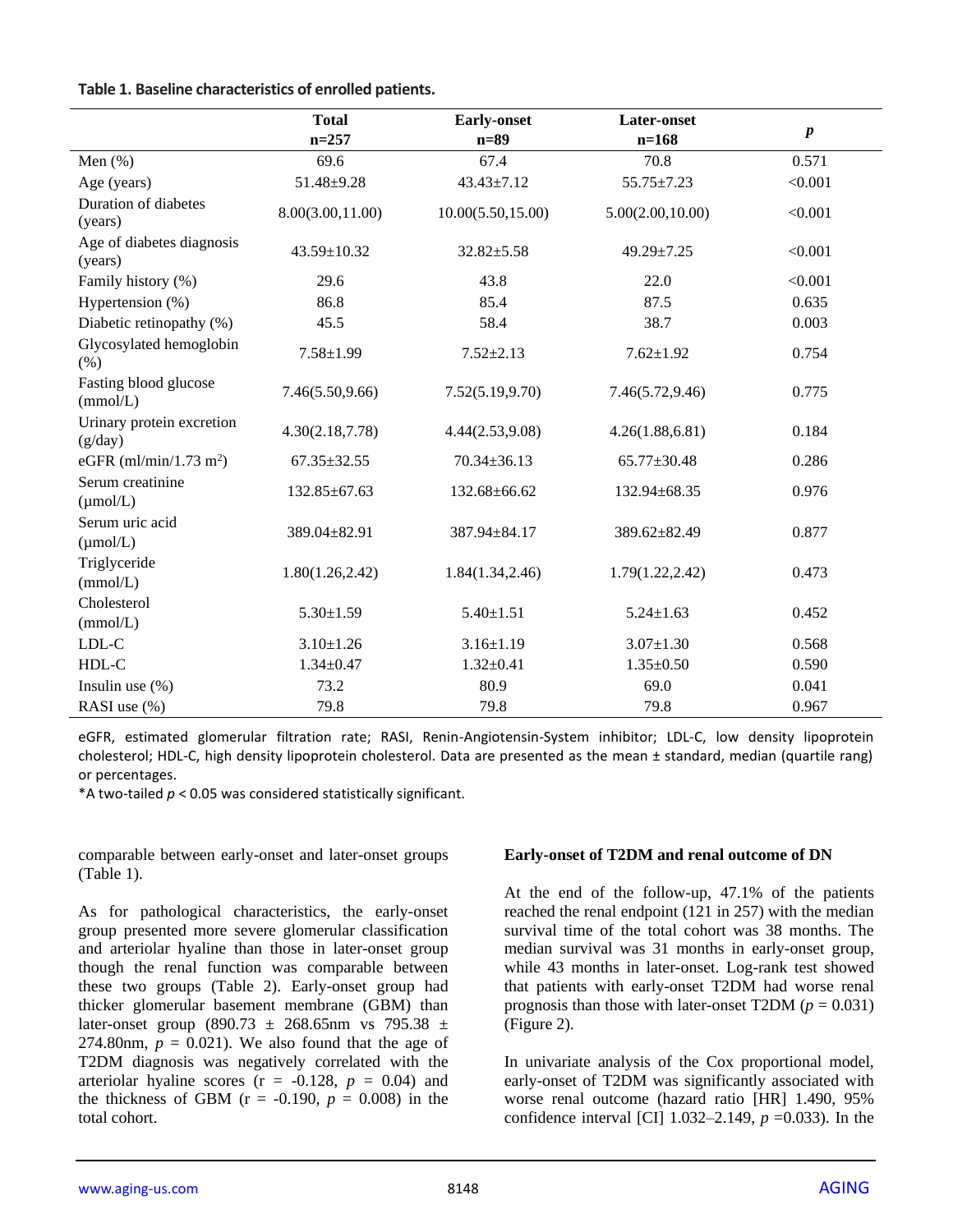|                  | <b>Total</b>   | <b>Early-onset</b> | Later-onset    | $p$ -value* |
|------------------|----------------|--------------------|----------------|-------------|
|                  | $n = 257$      | $n=89$             | $n = 168$      |             |
| Glomerular       |                |                    |                | 0.039       |
| classification   |                |                    |                |             |
| $\bf I$          | 13             | $\overline{4}$     | 9              |             |
| <b>IIa</b>       | 61             | 19                 | 42             |             |
| $\rm I Ib$       | $24\,$         | $6\,$              | $18\,$         |             |
| $\rm III$        | 118            | 38                 | $80\,$         |             |
| ${\rm IV}$       | 41             | $22\,$             | 19             |             |
| <b>IFTA</b>      |                |                    |                | 0.088       |
| $\boldsymbol{0}$ | $\overline{7}$ | $\mathfrak{Z}$     | $\overline{4}$ |             |
| 1                | 116            | 35                 | 81             |             |
| $\mathfrak{2}$   | 103            | 34                 | 69             |             |
| $\overline{3}$   | 31             | 17                 | 14             |             |
| Interstitial     |                |                    |                |             |
| inflammation     |                |                    |                | 0.606       |
| $\boldsymbol{0}$ | 19             | $\,8\,$            | 11             |             |
| 1                | 196            | 67                 | 129            |             |
| $\overline{2}$   | 42             | 14                 | $28\,$         |             |
| Arteriolar       |                |                    |                |             |
| hyaline          |                |                    |                | 0.019       |
| $\boldsymbol{0}$ | 29             | $\,8\,$            | 21             |             |
| 1                | 130            | 38                 | 92             |             |
| $\mathfrak{2}$   | 98             | 43                 | 55             |             |

#### **Table 2. Pathological features.**

IFTA, interstitial fibrosis and tubular atrophy.

\*Mann-Whitney test. A two-tailed *p* < 0.05 was considered statistically significant.

case of confound factors, first we adjusted for gender, age, the duration of diabetes, serum glucose level, hypertension, serum lipid level, eGFR and urine protein excretion, early-onset group experienced higher risk of ESRD (HR 1.938; 95% CI 1.007–3.730, *p* = 0.047). We further adjusted insulin and rennin-angiotensin system inhibitor (RASI) use, early-onset of T2DM remained significantly associated with worse renal outcome for



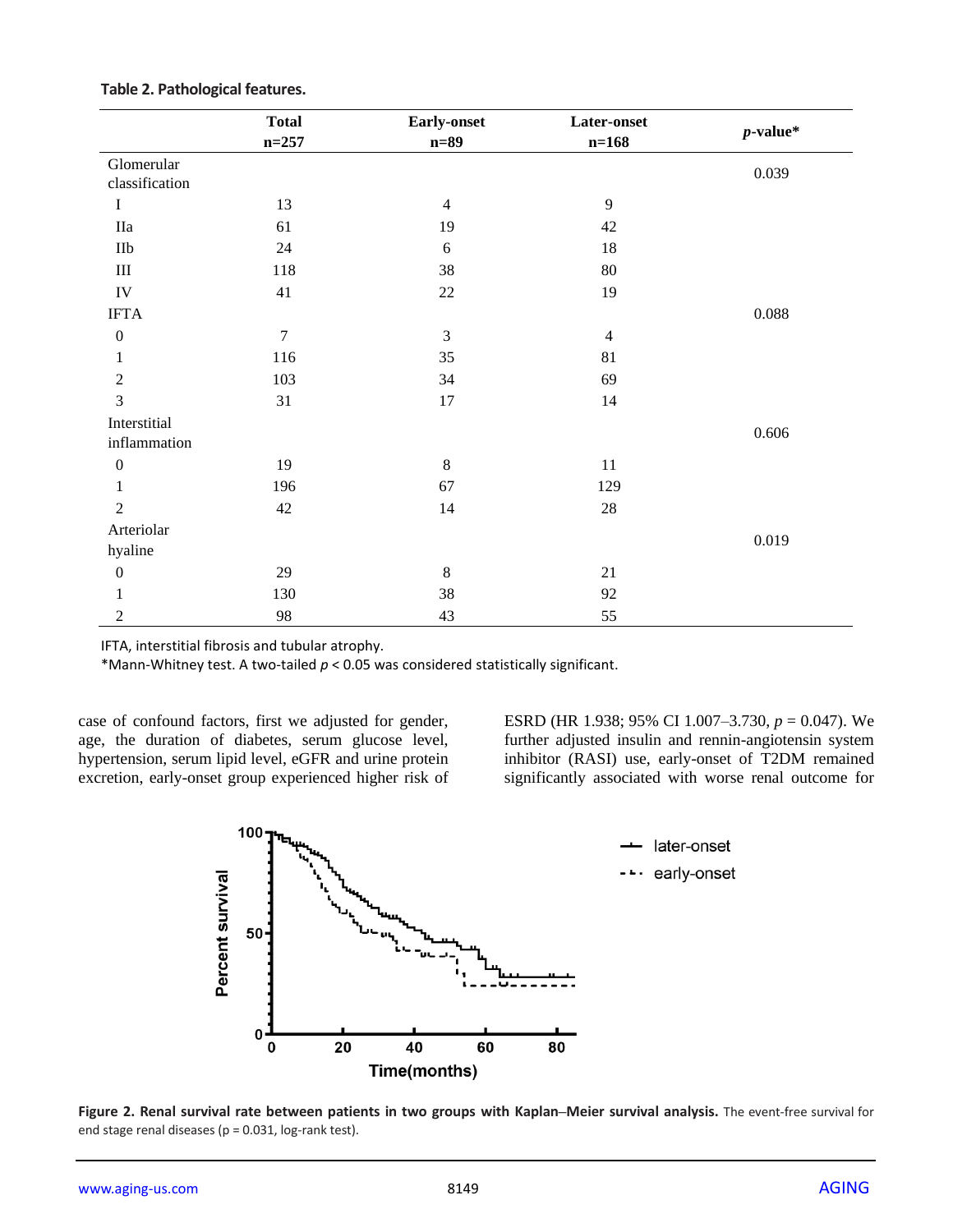DN patients (HR 1.962; 95% CI 1.018–3.782, *p* =  $0.044$ ).

## **DISCUSSION**

In this retrospective biopsy-based study, we investigated the association of the age of T2DM onset and pathological characteristics as well as renal prognosis in biopsy-proven DN. We observed that compared with patients with later-onset T2DM, earlyonset patients had more severe glomerular and vascular pathological lesions, though they were with comparable baseline renal function and proteinuria. Early-onset of T2DM was significantly associated with higher risk of ESRD in patients with DN. To our knowledge, this investigation may be the first biopsy-based study to clarify the relationship between the early-onset T2DM and DN pathological lesions, as well as the renal outcome. We confirmed the evidence to support that early-onset T2DM patients had worse renal prognosis in a biopsy-proven DN cohort.

Unlike type 1 diabetes mellitus often occurred in adolescents, we used to view T2DM as an old adult disease in the past. However, in recent years, T2DM is increasingly diagnosed in adolescents and young adults [15, 16]. In some countries, the prevalence of T2DM has even exceeded T1DM among young people [5, 17]. Compared with those with later-onset T2DM, early-onset patients would have longer lifetime exposure to hyperglycemia, which could cause long-term diabetic complications. Some previous studies [18–20] have confirmed that patients with early-onset T2DM had higher prevalence of microvascular complications than those with lateronset, including DN. Our data showed that in patients with biopsy-proven DN, those with early-onset T2DM had higher risk of ESRD than later-onset ones though their renal function and proteinuria were similar at the time of renal biopsy, which was coincident with several earlier studies. Liu et al [8] found that in a 1189 Asian T2DM cohort, patients with early-onset DM had higher risk of progressive CKD in both albuminuria and renal function deterioration. Another study [21] enrolled 1111 individuals with T2DM and clinical diagnosed DN indicated that patients with early-onset had higher prevalence of ESRD and early-onset was an independent risk for ESRD after adjusted for traditional risk factors. However, patients with DN enrolled in these studies were all clinical diagnosed, which could cause misdiagnosis for NDRD. Our study added evidence to support the role of earlyonset T2DM in DN among biopsy-confirmed cohort, which might clarify the direct renal complication caused by DM.

We also investigated the association between the earlyonset of T2DM and renal pathological lesions in patients with DN. With the comparable eGFR and proteinuria (Table 1), early-onset group presented more severe glomerular classification and arteriolar hyaline as well as thicker GBM than those in later-onset group, which indicated worse renal pathological presentation (Table 2). Although hypertension, the serum glucose and lipid levels were similar between groups, patients with early-onset had longer diabetes duration and more insulin use, which indicated deteriorated metabolic dysfunction and caused worse pathological presentation. Our previous study [11, 22] showed that patients with severe glomerular classification and thicker GBM had higher risk of ESRD, which could partly explain why early-onset group had worse renal outcome.

The mechanisms of the association between earlyonset of T2DM and DN progression remined unclear. Early-onset group had longer diabetes duration than later-onset group in our cohort, which was suggested to be related to more severe diabetic complications in some previous studies [23, 24]. However, we found that after adjusted for diabetes duration and other typical risk factors, early-onset of T2DM remained a significant predictor for ESRD in patients with DN, which suggested a sole role of early-onset in DN progression rather than resulted from longer diabetes duration. Druet et al [25] found that second phase of nutrient-induced insulin secretion might reduce faster in early-onset T2DM than elder, which might be related to abnormal tubular-glomerular feedback and cause DN progression. As TODAY Study indicated, patients with early-onset T2DM had accelerated decline of β-cell function than those with later-onset [26]. We also found more insulin use in early-onset group in this cohort. Deterioration in β-cell function meant untimely and more insulin use, which could cause chronic complications. In our study, early-onset group presented higher proportion of DM family history, which was similar with previous studies [27, 28]. A past study of our group also showed that patients with DN and family history of DM had more aggressive renal disease and rapidly falling in eGFR [29]. Other unknown factors remain further exploration.

This study has several limitations. First, we could not exclude all possible confounding factors for the complexity of DN. Then, the natural history of T2DM is quite complex, we could only trace the age they were diagnosed as T2DM rather than the precise onset time of T2DM. So the clinical silence of T2DM might affect our conclusion. Finally, it was not routine for patients with DN to undergo renal biopsy, so the sample size was limited and the patients had relatively advanced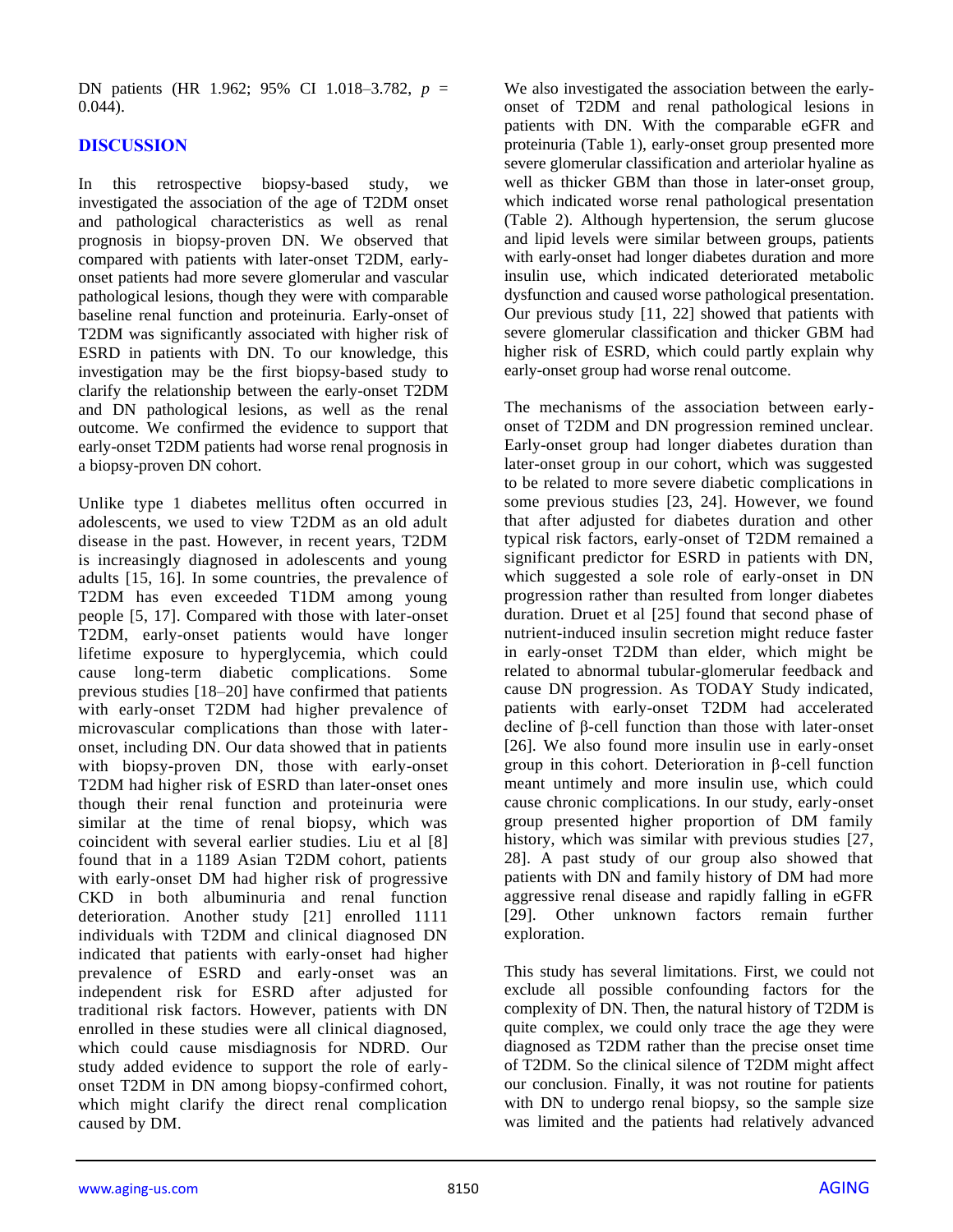DN, which inevitably contained inherent selection bias. Therefore, it is necessary to confirm this hypothesis in large-scale biopsy cohort.

## **CONCLUSIONS**

In conclusion, although with the comparable renal function and proteinuria, patients with early-onset T2DM and DN had worse renal pathological changes than those with later-onset. Early-onset of T2DM might be an important predictor of ESRD for patients with DN, which called more attention to early supervision and prevention for patients with early-onset T2DM and DN for the higher risk of DN progression.

## **MATERIALS AND METHODS**

#### **Patients**

Patients with T2DM who underwent renal biopsy from 2010-2018 in West China Hospital, Sichuan University were enrolled in this study. Included patients were with biopsy-confirmed DN and followed up for at least one year. Exclusion criteria were as follows: comorbid with systemic or nondiabetic renal diseases; presence of ESRD at the time of renal biopsy (Figure 1). Diagnosis of DM was based on the standard of the American Diabetes Association [30]. General indications for kidney biopsy were as follows: absence of DR, sudden onset of overt proteinuria or rapidly falling of eGFR, presence of active urinary sediment. The pathology diagnosis of DN was evaluated in 2010 Renal Pathology Society classification [31] and confirmed by at least two pathologists.

A total of 257 subjects were enrolled in this study (Figure 1). These patients were divided into two groups according to their age of T2DM diagnosis. We defined early-onset of T2DM group as less than 40 years and 40 years or older as later-onset group, just like some previous studies [21, 32]. The endpoint of patients was the progression to ESRD (eGFR  $<$  15 ml/min/1.73 m<sup>2</sup>, or the initiation of renal replacement therapy). Everyone who enrolled in the study agreed and signed informed consent. The study was approved by the ethics committee of West China Hospital, Sichuan University.

#### **Clinical and renal pathological features**

Clinical data in baseline was collected by interview and anthropometry at the time of kidney biopsy, including age, sex, duration of diabetes, family history, blood pressure, and medication history. Blood and urine samples were collected and biochemical parameters were measured by a biochemistry auto-analyzer (Cobas Intera 400 Plus, Roche, Basel, Switzerland), including

serum uric acid, creatinine, triglycerides, cholesterol, fasting glucose, glycated hemoglobin (HbA1c), hemoglobin (Hb), and 24-hour urine protein excretion. The eGFR was calculated using the Modification of Diet in Renal Disease equation. DR was diagnosed by optical coherence tomography (OCT) and fundus color photography according to 2002 Global Diabetic Retinopathy Project Group standard [33]. Renal biopsy was obtained by needle and processed for light microscopy, electron microscopy and immunofluorescence to evaluate kidney pathological characteristics. Each sample was examined by at least two pathologists from the same group in West China Hospital. Pathological features were categorized for the classification of the Renal Pathology Society [31].

#### **Statistical analysis**

Statistical analyses were performed with SPSS 22.0 (IBM, USA). Variables are presented as the mean  $\pm$ standard deviation, median with interquartile range or proportion where appropriate. Differences between groups were assessed with the t-test for normally distributed variables, non-parametric test for skewed distributed variables and with the Chi-square test for categorical variables. Correlation testing was used to analyze the associations between early-onset of T2DM and DN. Kaplan-Meier analysis was for renal survival by log-rank test. Multivariate-Cox analysis was applied for exploring the relationship between early-onset of T2DM and renal outcome.  $p$  value  $\lt$  0.05 was considered statistically significant.

# **AUTHOR CONTRIBUTIONS**

Fang Liu, Zhonglin Chai, Mark E. Cooper and Nanwei Tong designed the study. Fang Liu supervised and offered guidance to all authors and revised the manuscript. Yucheng Wu collected the clinical data, performed statistical analysis and drafted the manuscript. Yiting Wang, Junlin Zhang, Rui Zhang, Lijun Zhao, Honghong Ren, Yutong Zou, Tingli Wang, Jiali Wang, Yuancheng Zhao, Chunmei Qin collected the data and revised the manuscript. Huan Xu and Lin Li performed the pathological diagnosis. All authors read and approved the final manuscript.

## **CONFLICTS OF INTEREST**

The authors declare that they have no conflicts of interest.

## **FUNDING**

This study was supported by the National Natural Science Foundation of China [Grant numbers 81970626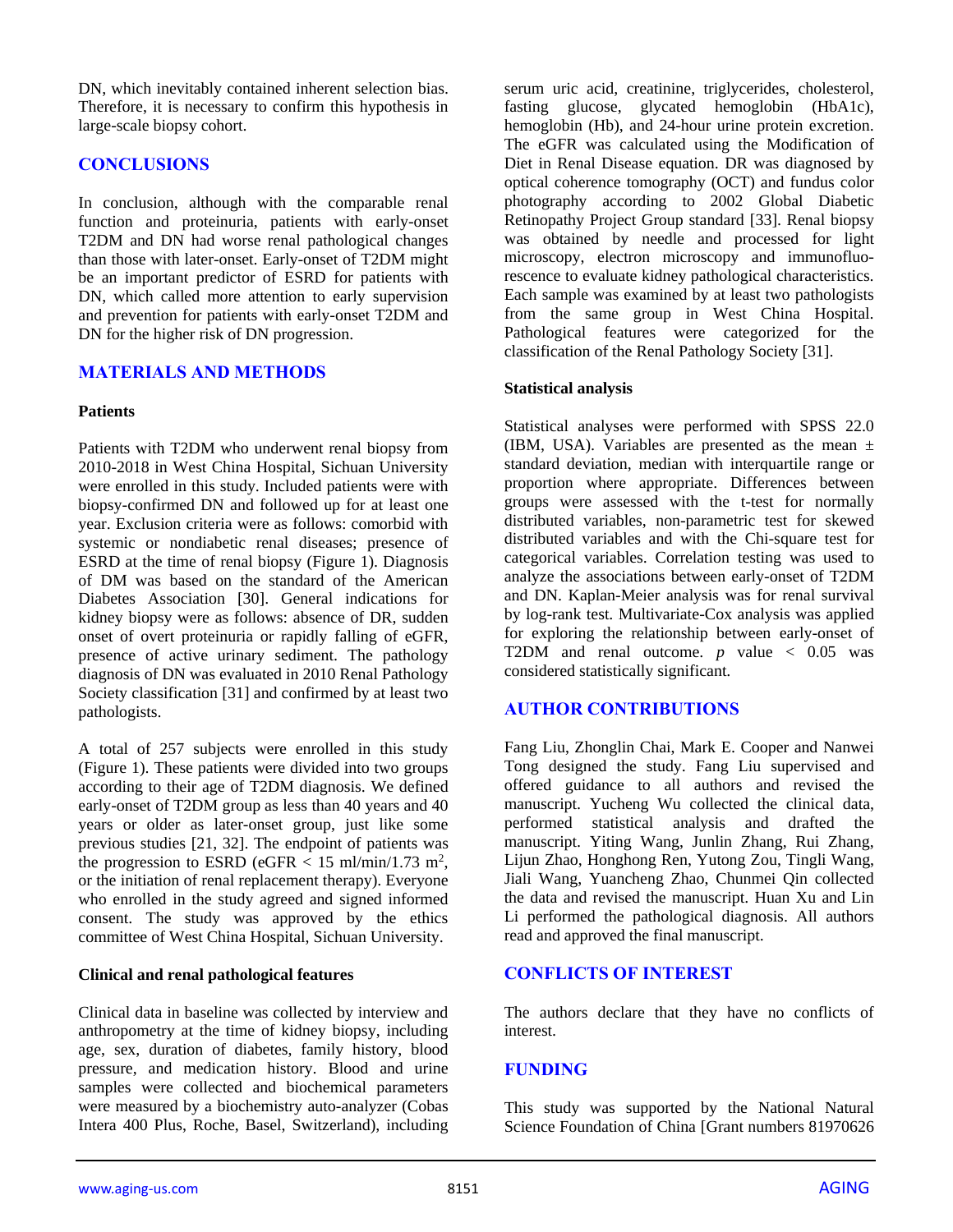and 81670662]; Key Research and Development Project of Sichuan Science and Technology Department [Grant number 19ZDYF1273].

## **REFERENCES**

- 1. Menke A, Casagrande S, Geiss L, Cowie CC. Prevalence of and trends in diabetes among adults in the United States, 1988-2012. JAMA. 2015; 314:1021–29. <https://doi.org/10.1001/jama.2015.10029> PMID[:26348752](https://pubmed.ncbi.nlm.nih.gov/26348752)
- 2. Afkarian M, Zelnick LR, Hall YN, Heagerty PJ, Tuttle K, Weiss NS, de Boer IH. Clinical manifestations of kidney disease among US adults with diabetes, 1988-2014. JAMA. 2016; 316:602–10. <https://doi.org/10.1001/jama.2016.10924> PMID[:27532915](https://pubmed.ncbi.nlm.nih.gov/27532915)
- 3. Zhang L, Long J, Jiang W, Shi Y, He X, Zhou Z, Li Y, Yeung RO, Wang J, Matsushita K, Coresh J, Zhao MH, Wang H. Trends in chronic kidney disease in China. N Engl J Med. 2016; 375:905–06. <https://doi.org/10.1056/NEJMc1602469> PMID[:27579659](https://pubmed.ncbi.nlm.nih.gov/27579659)
- 4. Nanayakkara N, Ranasinha S, Gadowski A, Heritier S, Flack JR, Wischer N, Wong J, Zoungas S. Age, age at diagnosis and diabetes duration are all associated with vascular complications in type 2 diabetes. J Diabetes Complications. 2018; 32:279–90. <https://doi.org/10.1016/j.jdiacomp.2017.11.009> PMID[:29352694](https://pubmed.ncbi.nlm.nih.gov/29352694)
- 5. Lascar N, Brown J, Pattison H, Barnett AH, Bailey CJ, Bellary S. Type 2 diabetes in adolescents and young adults. Lancet Diabetes Endocrinol. 2018; 6:69–80. [https://doi.org/10.1016/S2213-8587\(17\)30186-9](https://doi.org/10.1016/S2213-8587(17)30186-9) PMID[:28847479](https://pubmed.ncbi.nlm.nih.gov/28847479)
- 6. Copeland KC, Silverstein J, Moore KR, Prazar GE, Raymer T, Shiffman RN, Springer SC, Thaker VV, Anderson M, Spann SJ, Flinn SK, and American Academy of Pediatrics. Management of newly diagnosed type 2 Diabetes Mellitus (T2DM) in children and adolescents. Pediatrics. 2013; 131:364–82. <https://doi.org/10.1542/peds.2012-3494> PMID[:23359574](https://pubmed.ncbi.nlm.nih.gov/23359574/)
- 7. Pavkov ME, Bennett PH, Knowler WC, Krakoff J, Sievers ML, Nelson RG. Effect of youth-onset type 2 diabetes mellitus on incidence of end-stage renal disease and mortality in young and middle-aged pima Indians. JAMA. 2006; 296:421–26. <https://doi.org/10.1001/jama.296.4.421> PMID[:16868300](https://pubmed.ncbi.nlm.nih.gov/16868300)
- 8. Liu JJ, Liu S, Gurung RL, Ang K, Tang WE, Sum CF, Tavintharan S, Lim SC. Risk of progressive chronic kidney disease in individuals with early-onset type 2

diabetes: a prospective cohort study. Nephrol Dial Transplant. 2020; 35:115–21. <https://doi.org/10.1093/ndt/gfy211> PMI[D:30007296](https://pubmed.ncbi.nlm.nih.gov/30007296)

- 9. Klessens CQ, Woutman TD, Veraar KA, Zandbergen M, Valk EJ, Rotmans JI, Wolterbeek R, Bruijn JA, Bajema IM. An autopsy study suggests that diabetic nephropathy is underdiagnosed. Kidney Int. 2016; 90:149–56. <https://doi.org/10.1016/j.kint.2016.01.023> PMI[D:27165826](https://pubmed.ncbi.nlm.nih.gov/27165826)
- 10. Oh SW, Kim S, Na KY, Chae DW, Kim S, Jin DC, Chin HJ. Clinical implications of pathologic diagnosis and classification for diabetic nephropathy. Diabetes Res Clin Pract. 2012; 97:418–24. <https://doi.org/10.1016/j.diabres.2012.03.016> PMI[D:22521535](https://pubmed.ncbi.nlm.nih.gov/22521535)
- 11. Li L, Zhang X, Li Z, Zhang R, Guo R, Yin Q, Yang L, Yue R, Su B, Huang S, Xu H, He C, Liu F. Renal pathological implications in type 2 diabetes mellitus patients with renal involvement. J Diabetes Complications. 2017; 31:114–21. <https://doi.org/10.1016/j.jdiacomp.2016.10.024> PMI[D:27838100](https://pubmed.ncbi.nlm.nih.gov/27838100/)
- 12. Fiorentino M, Bolignano D, Tesar V, Pisano A, Biesen WV, Tripepi G, D'Arrigo G, Gesualdo L, and ERA-EDTA Immunonephrology Working Group. Renal biopsy in patients with diabetes: a pooled meta-analysis of 48 studies. Nephrol Dial Transplant. 2017; 32:97–110. <https://doi.org/10.1093/ndt/gfw070> PMID[:27190327](https://pubmed.ncbi.nlm.nih.gov/27190327)
- 13. Soleymanian T, Hamid G, Arefi M, Najafi I, Ganji MR, Amini M, Hakemi M, Tehrani MR, Larijani B. Nondiabetic renal disease with or without diabetic nephropathy in type 2 diabetes: clinical predictors and outcome. Ren Fail. 2015; 37:572–75. <https://doi.org/10.3109/0886022X.2015.1007804> PMI[D:25682971](https://pubmed.ncbi.nlm.nih.gov/25682971)
- 14. Chen C, Wang C, Hu C, Han Y, Zhao L, Zhu X, Xiao L, Sun L. Normoalbuminuric diabetic kidney disease. Front Med. 2017; 11:310–18. <https://doi.org/10.1007/s11684-017-0542-7> PMI[D:28721497](https://pubmed.ncbi.nlm.nih.gov/28721497)
- 15. Harron KL, Feltbower RG, McKinney PA, Bodansky HJ, Campbell FM, Parslow RC. Rising rates of all types of diabetes in south Asian and non-south Asian children and young people aged 0-29 years in West Yorkshire, U.K., 1991-2006. Diabetes Care. 2011; 34:652–54. <https://doi.org/10.2337/dc10-1512> PMI[D:21278139](https://pubmed.ncbi.nlm.nih.gov/21278139)
- 16. Lammi N, Taskinen O, Moltchanova E, Notkola IL, Eriksson JG, Tuomilehto J, Karvonen M. A high incidence of type 1 diabetes and an alarming increase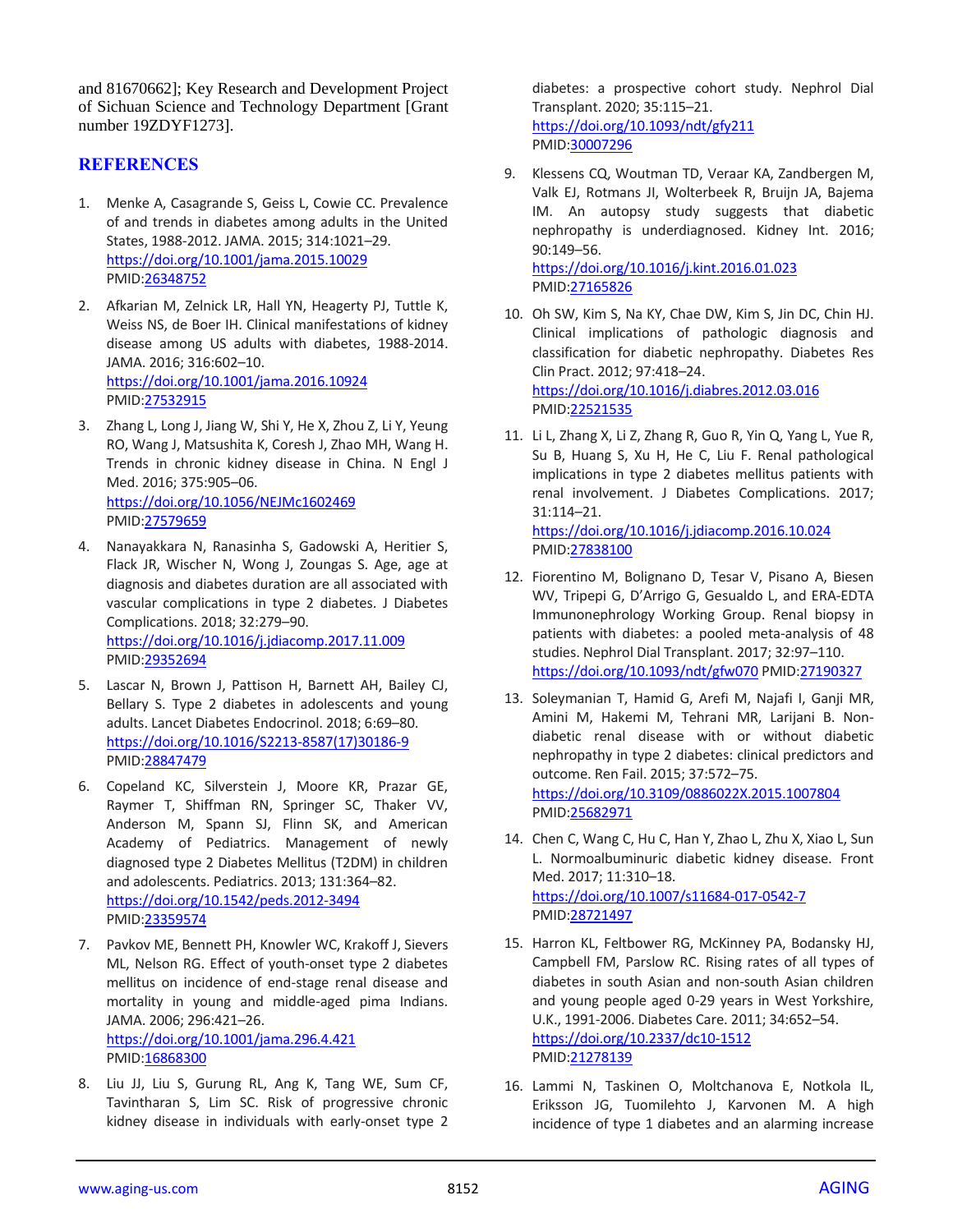in the incidence of type 2 diabetes among young adults in Finland between 1992 and 1996. Diabetologia. 2007; 50:1393–400. <https://doi.org/10.1007/s00125-007-0690-4>

PMID[:17492426](https://pubmed.ncbi.nlm.nih.gov/17492426)

- 17. Mayer-Davis EJ, Lawrence JM, Dabelea D, Divers J, Isom S, Dolan L, Imperatore G, Linder B, Marcovina S, Pettitt DJ, Pihoker C, Saydah S, Wagenknecht L, and SEARCH for Diabetes in Youth Study. Incidence trends of type 1 and type 2 diabetes among youths, 2002- 2012. N Engl J Med. 2017; 376:1419–29. <https://doi.org/10.1056/NEJMoa1610187> PMID[:28402773](https://pubmed.ncbi.nlm.nih.gov/28402773)
- 18. Al-Saeed AH, Constantino MI, Molyneaux L, D'Souza M, Limacher-Gisler F, Luo C, Wu T, Twigg SM, Yue DK, Wong J. An inverse relationship between age of type 2 diabetes onset and complication risk and mortality: the impact of youth-onset type 2 diabetes. Diabetes Care. 2016; 39:823–29.

<https://doi.org/10.2337/dc15-0991> PMID[:27006511](https://pubmed.ncbi.nlm.nih.gov/27006511)

19. Hillier TA, Pedula KL. Complications in young adults with early-onset type 2 diabetes: losing the relative protection of youth. Diabetes Care. 2003; 26:2999– 3005. <https://doi.org/10.2337/diacare.26.11.2999>

PMID[:14578230](https://pubmed.ncbi.nlm.nih.gov/14578230)

- 20. Solis-Herrera C, Triplitt CL, Lynch JL. Nephropathy in youth and young adults with type 2 diabetes. Curr Diab Rep. 2014; 14:456. <https://doi.org/10.1007/s11892-013-0456-y> PMID[:24398660](https://pubmed.ncbi.nlm.nih.gov/24398660)
- 21. Zheng L, Chen X, Luo T, Ran X, Hu J, Cheng Q, Yang S, Wu J, Li Q, Wang Z. Early-onset type 2 diabetes as a risk factor for end-stage renal disease in patients with diabetic kidney disease. Prev Chronic Dis. 2020; 17:E50.

<https://doi.org/10.5888/pcd17.200076> PMID[:32614772](https://pubmed.ncbi.nlm.nih.gov/32614772)

- 22. Zhang J, Wang Y, Gurung P, Wang T, Li L, Zhang R, Li H, Guo R, Han Q, Zhang J, Lei S, Liu F. The relationship between the thickness of glomerular basement membrane and renal outcomes in patients with diabetic nephropathy. Acta Diabetol. 2018; 55:669–79. <https://doi.org/10.1007/s00592-018-1128-9> PMID[:29610978](https://pubmed.ncbi.nlm.nih.gov/29610978)
- 23. Bjerg L, Hulman A, Carstensen B, Charles M, Witte DR, Jørgensen ME. Effect of duration and burden of microvascular complications on mortality rate in type 1 diabetes: an observational clinical cohort study. Diabetologia. 2019; 62:633–43. <https://doi.org/10.1007/s00125-019-4812-6>

PMID[:30649599](https://pubmed.ncbi.nlm.nih.gov/30649599)

24. Wan Nazaimoon WM, Letchuman R, Noraini N, Ropilah AR, Zainal M, Ismail IS, Wan Mohamad WB, Faridah I, Singaraveloo M, Sheriff IH, Khalid BA. Systolic hypertension and duration of diabetes mellitus are important determinants of retinopathy and microalbuminuria in young diabetics. Diabetes Res Clin Pract. 1999; 46:213–21. [https://doi.org/10.1016/s0168-8227\(99\)00095-9](https://doi.org/10.1016/s0168-8227(99)00095-9)

PMID: 10624787

- 25. Druet C, Tubiana-Rufi N, Chevenne D, Rigal O, Polak M, Levy-Marchal C. Characterization of insulin secretion and resistance in type 2 diabetes of adolescents. J Clin Endocrinol Metab. 2006; 91:401–04. <https://doi.org/10.1210/jc.2005-1672> PMID[:16291705](https://pubmed.ncbi.nlm.nih.gov/16291705)
- 26. TODAY Study Group. Effects of metformin, metformin plus rosiglitazone, and metformin plus lifestyle on insulin sensitivity and β-cell function in TODAY. Diabetes Care. 2013; 36:1749–57. <https://doi.org/10.2337/dc12-2393> PMID[:23704674](https://pubmed.ncbi.nlm.nih.gov/23704674/)
- 27. Jali MV, Kambar S, Jali SM, Gowda S. Familial early onset of type-2 diabetes mellitus and its complications. N Am J Med Sci. 2009; 1:377–80. <https://doi.org/10.4297/najms.2009.7377> PMI[D:22666728](https://pubmed.ncbi.nlm.nih.gov/22666728)
- 28. Ng MC, Lee SC, Ko GT, Li JK, So WY, Hashim Y, Barnett AH, Mackay IR, Critchley JA, Cockram CS, Chan JC. Familial early-onset type 2 diabetes in Chinese patients: obesity and genetics have more significant roles than autoimmunity. Diabetes Care. 2001; 24:663–71. <https://doi.org/10.2337/diacare.24.4.663> PMI[D:11315828](https://pubmed.ncbi.nlm.nih.gov/11315828)
- 29. Wang Y, Zhao L, Zhang J, Wu Y, Zhang R, Li H, Guo R, Han Q, Wang T, Li L, Wang S, Liu F. Implications of a family history of diabetes and rapid eGFR decline in patients with type 2 diabetes and biopsy-proven diabetic kidney disease. Front Endocrinol (Lausanne). 2019; 10:855.

<https://doi.org/10.3389/fendo.2019.00855> PMI[D:31920969](https://pubmed.ncbi.nlm.nih.gov/31920969)

- 30. American Diabetes Association. 2. Classification and Diagnosis of Diabetes: Standards of Medical Care in Diabetes-2018. Diabetes Care. 2018; 41:S13–S27. <https://doi.org/10.2337/dc18-S002> PMI[D:29222373](https://pubmed.ncbi.nlm.nih.gov/29222373/)
- 31. Tervaert TW, Mooyaart AL, Amann K, Cohen AH, Cook HT, Drachenberg CB, Ferrario F, Fogo AB, Haas M, de Heer E, Joh K, Noël LH, Radhakrishnan J, et al, and Renal Pathology Society. Pathologic classification of diabetic nephropathy. J Am Soc Nephrol. 2010; 21:556–63.

<https://doi.org/10.1681/ASN.2010010010> PMI[D:20167701](https://pubmed.ncbi.nlm.nih.gov/20167701)